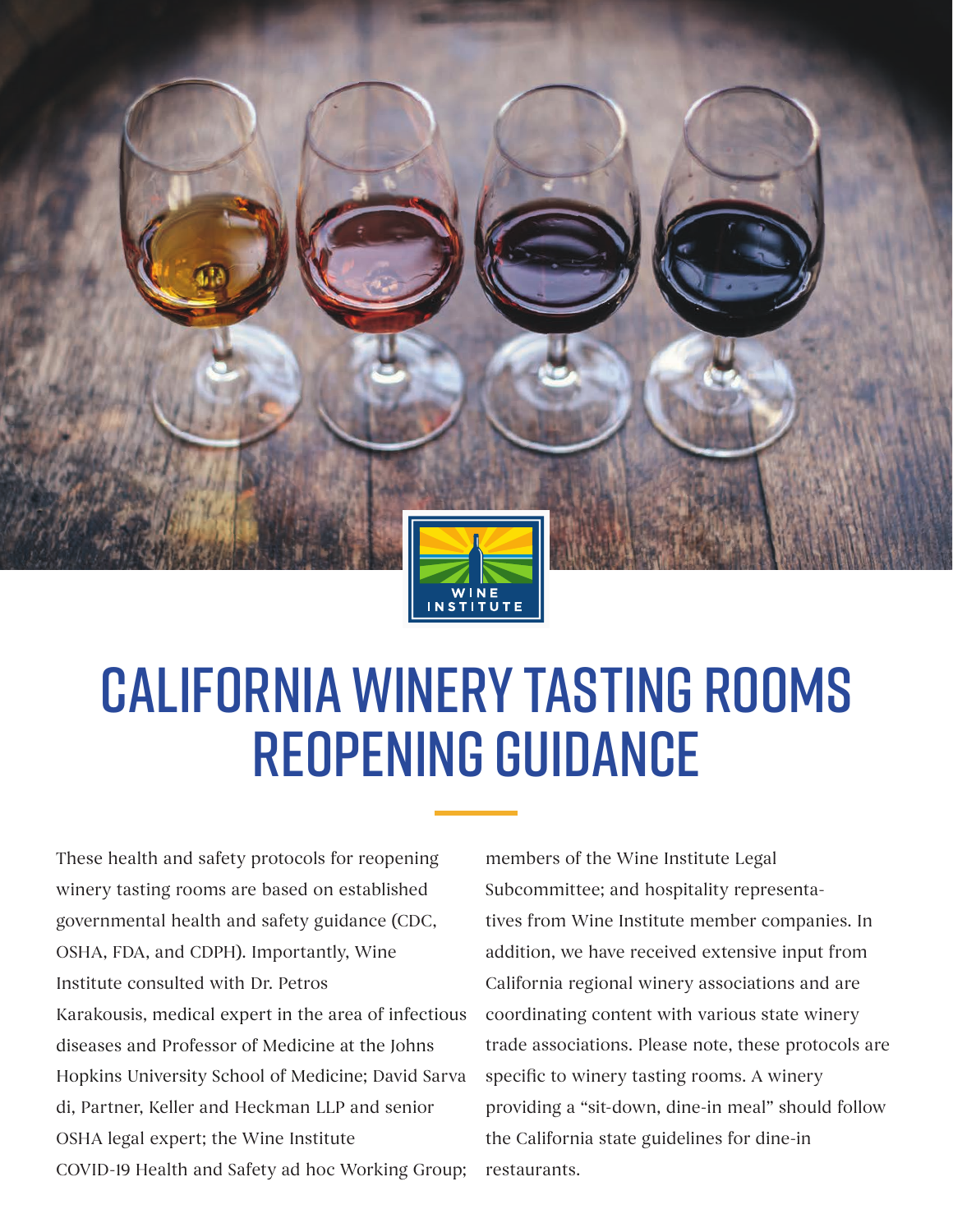## **Education and Training:**

- $\Box$  Educate employees prior to re-opening to the public on:
	- $\Box$  proper sanitization and personal hygiene requirements consistent with Centers for Disease Control (CDC) guidance
	- $\Box$  importance of not coming to work if sick
	- $\Box$  symptom criteria for COVID-19
- $\Box$  Create and maintain records of employee training on all required health and safety protocols.

### TASTING ROOMS MUST: TASTING ROOMS SHOULD:

- $\Box$  Develop educational materials for employees on social distancing and hygiene requirements.
- $\Box$  Develop health and safety guidance for customers on social distancing and hygiene requirements related to tasting room visits.

## **Employee Wellness Screenings:**

- $\Box$  Provide for daily wellness screens of employees following city, county, state, and EEOC guidance on primary symptom checks for COVID-19.
	- □ EEOC Guidance
	- $\Box$  County Guidance
	- $\Box$  At minimum, wellness screens should include the following questions:
		- $\Box$  Have you developed any of the following symptoms:
		- $\Box$  shortness of breath or trouble breathing?
		- $\Box$  cough?
		- $\Box$  fever or feel feverish?
		- $\Box$  any other symptoms that might indicate you are ill?
			- □ CDC COVID-19 Symptoms Information
- $\Box$  Follow appropriate privacy requirements when wellness checks are conducted.
	- $\Box$  Office for Civil Rights Bulletin
	- $\Box$  HIPPA Bulletin
- $\Box$  Provide a privacy notice to each employee and retain a copy on file.

### TASTING ROOMS <mark>MUST:</mark> TASTING ROOMS SHOULD:

- $\Box$  Consider
	- $\Box$  requiring employees to perform at-home temperature checks and symptom reviews OR
	- $\Box$  performing temperature checks consistent with CDC guidance daily for employees where appropriate and equipment is available
- $\Box$  Have a process in place to ensure employees who answer yes to any of the wellness screening questions or have a temperature above 100.4**°** know where to call to get medical advice to evaluate their condition.
- $\Box$  County by county public health information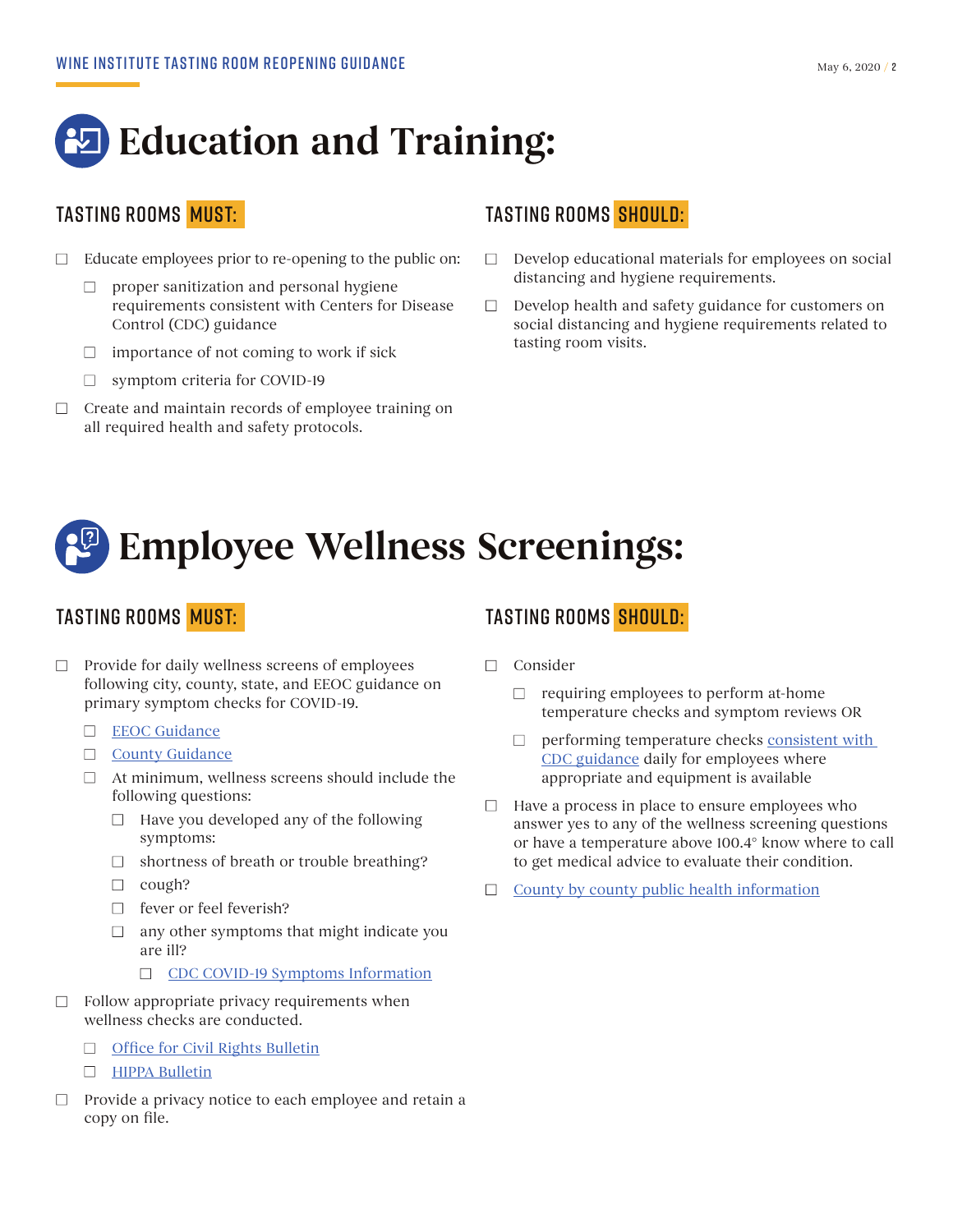

### TASTING ROOMS MUST:

- $\Box$  Minimize employee bare-hand contact with food through use of utensils.
- $\Box$  Reinforce that meticulous hand hygiene (frequent and proper handwashing) is of utmost importance for all employees.
- $\Box$  Use only sanitization materials that are approved for use in contact with food as described on the label.
- $\Box$  Ensure employees wear gloves as required by sanitization material label instructions when performing cleaning, sanitizing, or disinfecting activities. Wearing gloves for activities that might overlap with food handling can foster cross-contamination.
	- $\Box$  When employees use gloves, they must use non-latex gloves and must prevent cross-contamination by replacing gloves after touching faces or changing tasks (e.g., food preparation versus taking out garbage).
- $\Box$  Ensure employees change gloves frequently and at minimum after each break in work activity.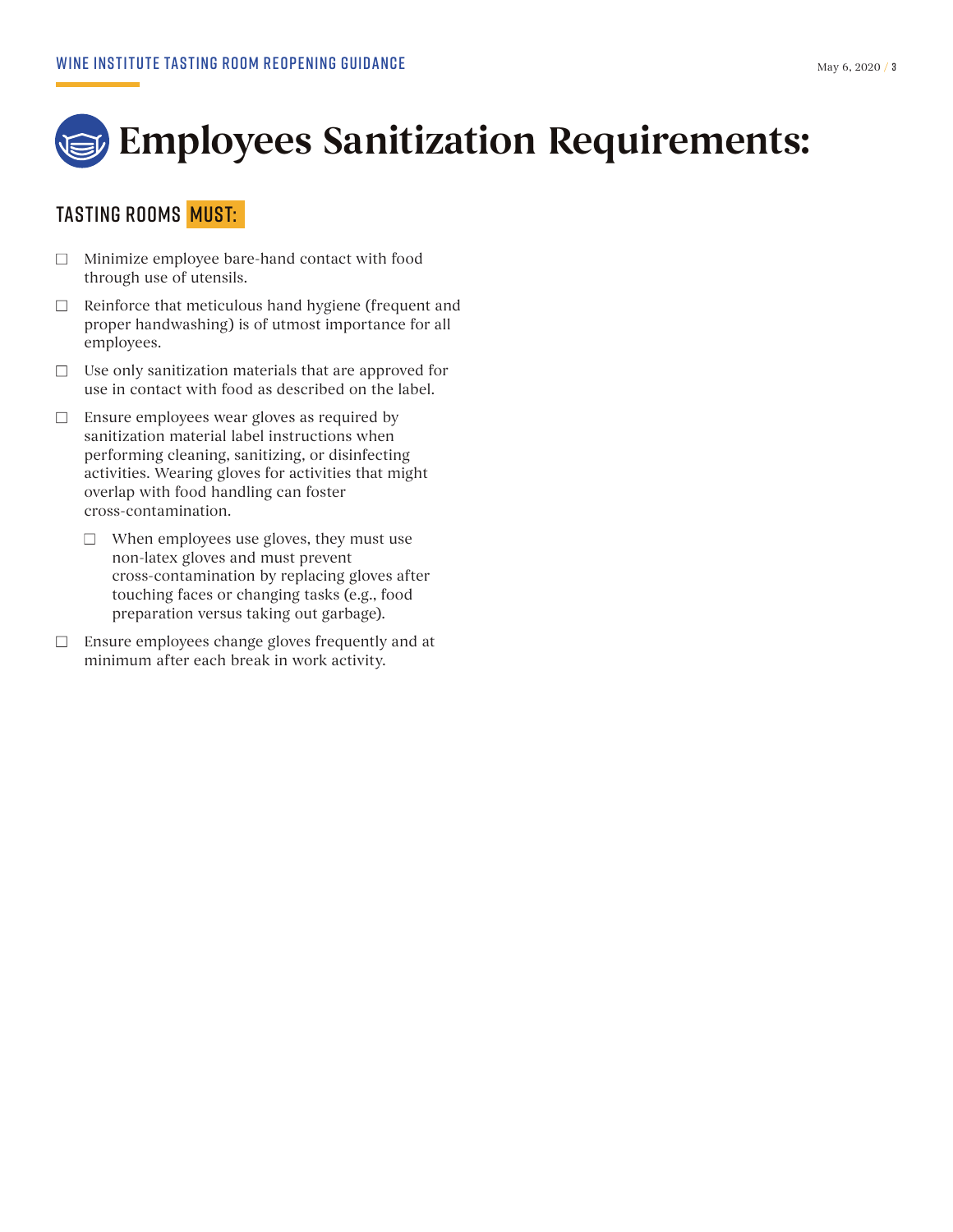## $\leftrightarrow$  **Distancing and Occupancy:**

- $\Box$  Require that all tasting room visits be by appointment only, until an assessment of guest management social distancing effectiveness can be evaluated.
- $\Box$  Inform customers at time of reservation that face coverings will be required according to county requirements.
- $\Box$  Ensure that all employees and customers wear face coverings consistent with individual county requirements.
	- $\Box$  Customers do not need to wear face coverings while seated at the table once orders have been taken and wine service begins.
- $\Box$  Require employees to maintain a six-foot distance from other employees and customers.
- $\Box$  Configure seating to comply with physical distancing requirements. Ensure tables are spaced at least six feet apart so that distancing of six feet between parties is maintained, including when customers approach or leave tables.
- $\Box$  Place visual cues to ensure people are six feet apart such as, floor markings to ensure customers maintain a six-foot distance while waiting to pay or be seated.
- $\Box$  Post signage as required by individual counties to ensure that customers meet the six-foot distancing requirement.
- $\Box$  Monitor number of customers on premises at one time to ensure physical distancing requirements are maintained and to comply with any capacity restrictions imposed by state and local authorities.
- $\Box$  Limit parties to six people or fewer who have chosen to congregate together. People in the same party seated at the same table do not have to be six feet apart.

### TASTING ROOMS MUST: TASTING ROOMS SHOULD:

- $\Box$  Consider holding outdoor tastings.
	- $\Box$  If any outside areas are tented, all walls and windows that may be opened in the tented area should remain open during service.
- $\Box$  Have contactless payment systems available for payment of all tastings and purchases.
- $\Box$  Provide an adequate number of face coverings for all employees or require employees to bring their own face coverings to work consistent with county order.
- $\Box$  Eliminate all food service, except for prepackaged items such as breadsticks or crackers, during initial phase of opening.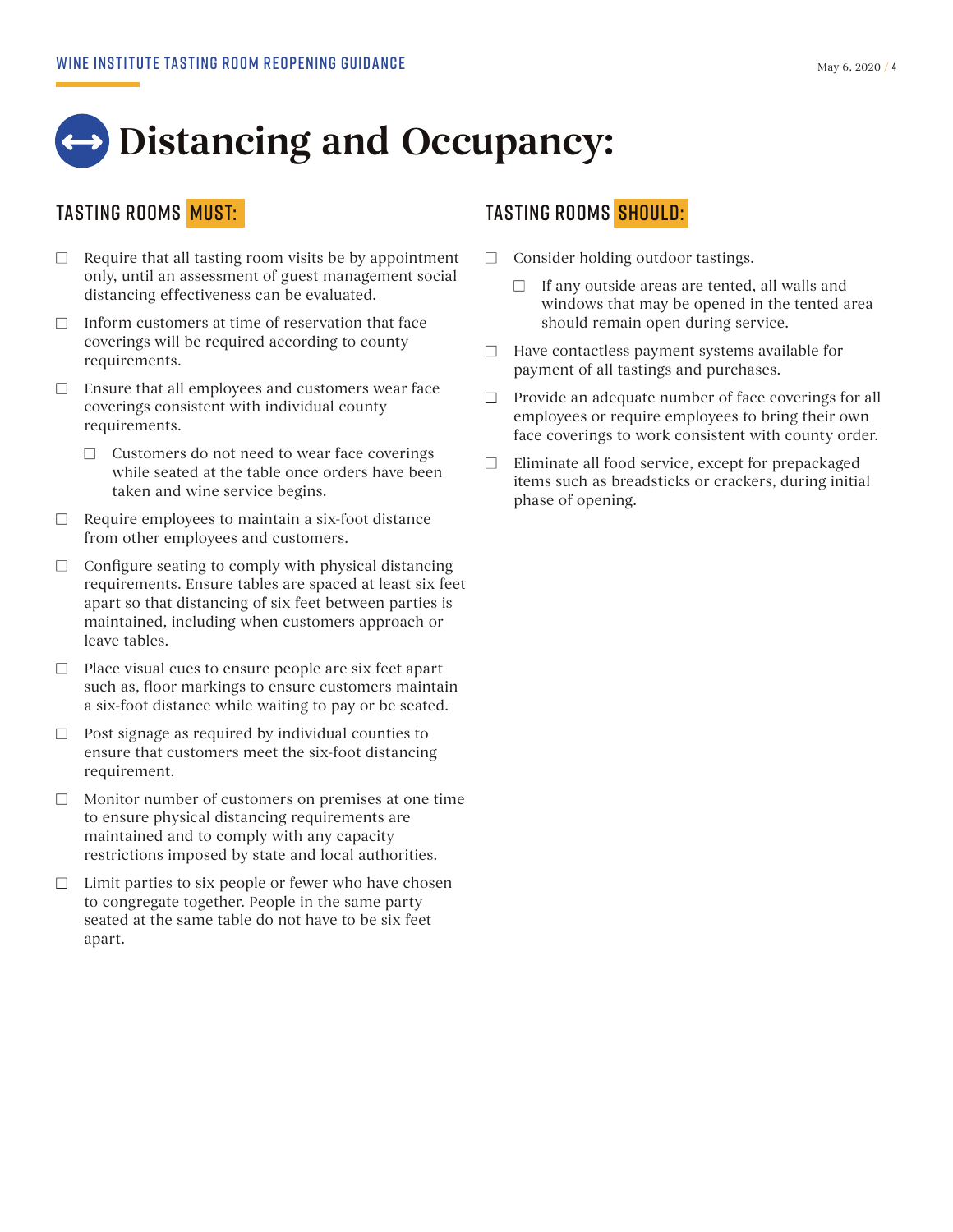

- $\Box$  Adhere to guidance outlined in this document as well as all applicable statutes and administrative rules to which the business is normally subject.
- $\Box$  Have an established policy regarding refusal of service to customers displaying symptoms consistent with COVID-19 (see symptom information above) and communicate this policy to customers.
- $\Box$  Adhere to requirements for hours of operations set forth by county ordinances
- $\Box$  Prohibit customer self-service operations.
- $\Box$  Sanitize customer-contact surfaces at tables before and after each tasting, including seats, tables, menus, and all other touch points.
- $\Box$  Frequently sanitize all common areas and touch points, including payment devices.
- $\Box$  Use menus that are single-use, cleanable between customers (laminated), online, or posted on a whiteboard or something similar to avoid multiple contact points.

### TASTING ROOMS MUST: TASTING ROOMS SHOULD:

- $\Box$  Consider requiring customers to sign a waiver of liability at the time of reservation, since currently, there is not adequate testing, contact tracing, effective treatment or a COVID-19 vaccination.
- $\Box$  Assign a designated greeter or host to manage customer flow and monitor distancing while customers are waiting to be seated and during the entering and exiting process.
- $\Box$  Consider use of signage to:
	- $\Box$  inform customers "... if they are displaying symptoms consistent with COVID-19 they will be asked to leave." Please note, individual counties may have more specific requirements regarding the use of such signage.
	- $\Box$  list COVID-19 symptoms at the entrance to the facility
		- $\Box$  Symptoms of Coronavirus (COVID-19) Signage
	- $\Box$  inform employees and customers with symptoms that they should stay home
		- $\Box$  Stop the Spread of Germs Signage
	- $\Box$  inform employees on who to contact if they need assistance
	- $\Box$  Please note, individual counties may have more specific requirements regarding the use of such signage
- $\Box$  Consider staging handwashing or hand sanitizing stations for customer use at the entrance to the tasting area and throughout the tasting area. Hand sanitizer must not replace hand washing by employees.
- $\Box$  Limit the number of staff who serve individual parties. Consider assigning the same employee to each party for entire experience (service, busing of tables, payment). An employee may be assigned to multiple parties but must practice proper hand hygiene when moving between parties.
- $\Box$  Assign employee(s) to monitor customer access to common areas such as restrooms to assure that customers do not congregate.
- $\Box$  Increase ventilation for indoor spaces to allow for greater air turnover.